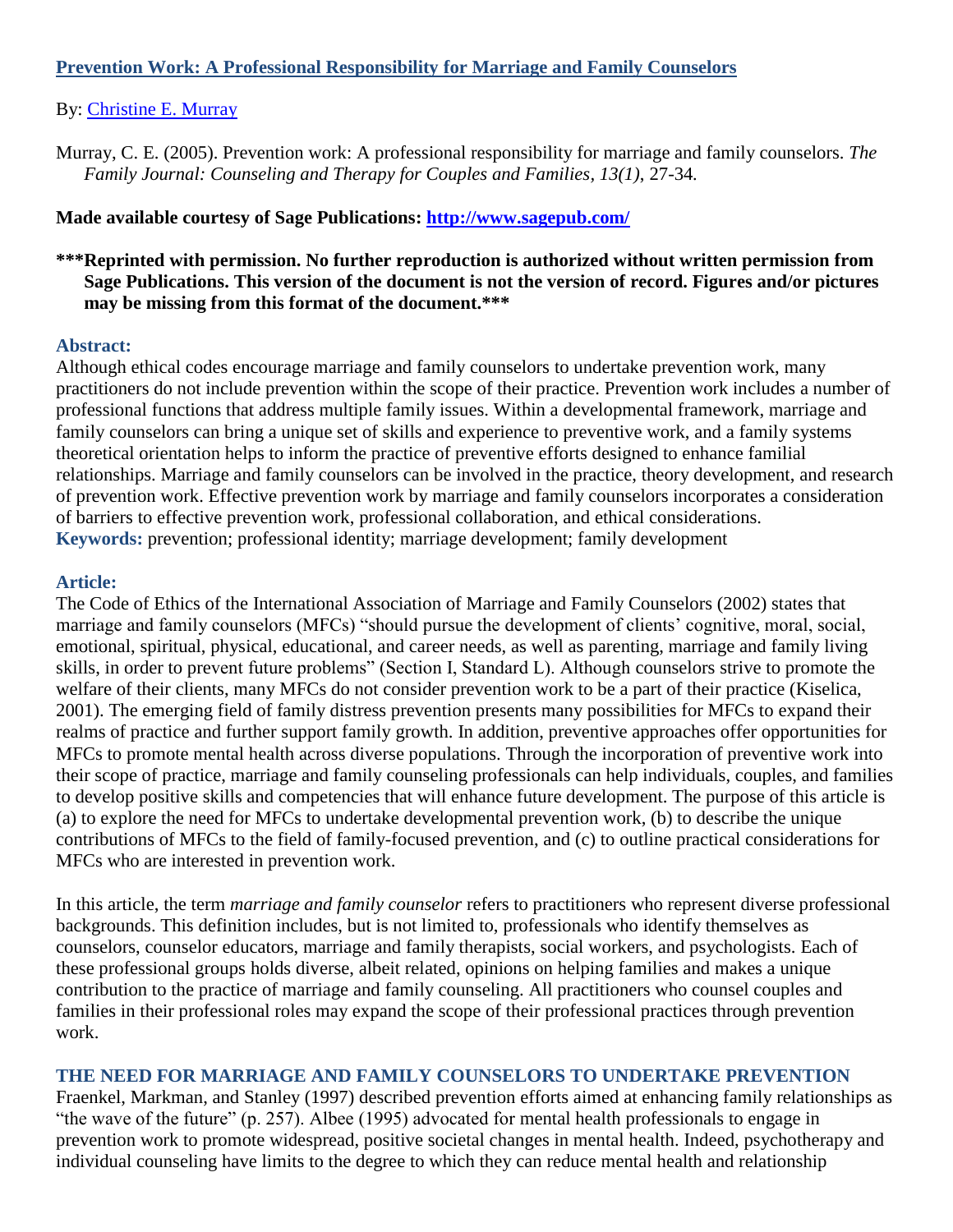disorders in the general population, as these interventions are aimed at small numbers of individuals or groups of individuals. Although counseling can certainly assist clients in making positive changes, the degree to which counseling alone can produce large-scale improvements in societal mental health is limited by the number of available mental health professionals in any given population (Albee, 1990, 1999). Therefore, prevention programs aimed at reducing mental health disorders and relationship distress represent an advance in the scope of mental health intervention.

Many MFCs do not work in preventive capacities (Stahmann, 2000). Despite the increased need for prevention, the science and practice of prevention as it relates to families and relationships remains underdeveloped (Sayers, Kohn, & Heavey, 1998). Many MFCs function primarily in a crisis intervention capacity (Tiesel & Olsen, 1992), and a vast majority (94.1%) treat clients whose problems they describe as catastrophic, extremely severe, severe, or moderately severe (Doherty & Simmons, 1996). Counselors often view prevention work as the duty of other professionals, such as clergy, nonprofit agencies, and family life educators (Bredehoft, 2001). Indeed, Stahmann (2000) argued that many mental health professionals are uncomfortable with the shift from psychotherapist to prevention worker, as their training and experience typically embrace an emphasis on reducing dysfunction rather than promoting health. However, shifting the focus from dysfunction to health in prevention work may provide an opportunity for MFCs to enhance the effectiveness and range of their practice.

Premarital counseling is a widely implemented prevention activity that is aimed at enhancing marital relationships (Sayers et al., 1998). The author recently conducted a research study involving a survey of a representative sample of premarital counseling providers in the state of Florida (Murray, 2004). In Florida, couples who attend premarital counseling with a provider who is registered in the county in which they will marry are eligible to receive a discount on their marriage license fee and a waiver of the waiting period to receive their license. An approved premarital counseling program must address the following four topics: communication skills, conflict resolution skills, finances, and parenting. These incentives were established as part of the Florida Marriage Preparation and Preservation Act (Florida Statutes, 1998, Section 741.0305), which was implemented in an effort to prevent marital distress and reduce the state's divorce rate. The Florida law states that the following groups of people are eligible to become registered premarital counseling providers: licensed psychologists, licensed clinical social workers, licensed marriage and family therapists, licensed mental health counselors, representatives from religious institutions, and any other providers who gain approval from the judicial system. Based on the findings of the author's investigation, only 3.4% of premarital counseling providers in Florida identify their primary professional affiliation as a marriage and family therapist. In sharp contrast, 81.5% of respondents identified their professional affiliation as clergy. These findings provide evidence that MFCs may be significantly less likely to engage in premarital counseling than other professional groups.

Preventive efforts assume that family and marital problems arise through a developmental process over time (Hoopes, Fisher, & Barlow, 1984). For example, researchers have examined several trends in the development of marital distress. The development of marital distress and breakup is a complex process that is influenced by a number of factors, and early relationship characteristics influence subsequent marital outcomes (Holman et al., 2001). As Stahmann and Hiebert (1980) stated, "Marriage begins before the wedding" (p. 29). Also, Stanley (1995) asserted that divorce might be related to premarital factors, such as sociodemographic characteristics, communication skills, conflict resolution skills, and family-of-origin factors. Most researchers agree that there is a complex interaction of factors that contributes to the development of marital distress (Holman et al., 2001). Existing evidence about the development of relationship distress confirms the importance of early preventive intervention in family relationships.

In addition, existing research suggests that it is possible to predict the likelihood that a relationship will endure. Researchers can predict divorce in premarital couples with an accuracy rate of between 77% and 90% (Olson, 1990). For example, Lindah, Clements, and Markman (1998) developed a predictive model that factors in measures of premarital communication, problem ratings, satisfaction, and demographic characteristics; this model predicts 90% of divorces in the first 9 years of marriage. Because one half of all divorces occur in the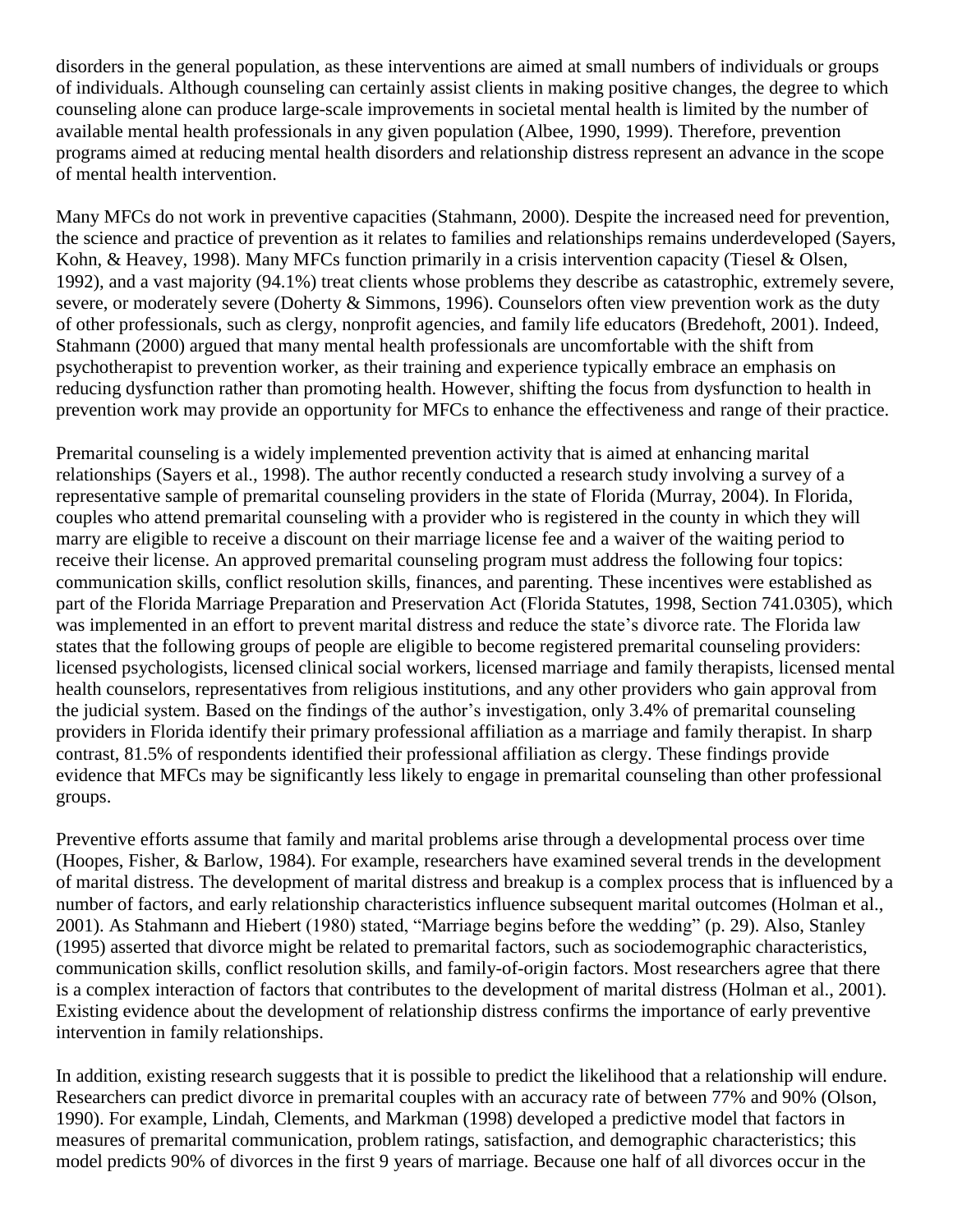first 7 years of marriage (Gottman, 1998), early intervention can maximize the likelihood that couples will build enduring, satisfying relationships. Although it is not possible to identify with complete accuracy those marriages that will likely end in divorce, these predictive models can serve as a foundation for identifying risk factors that can become focal points in targeted preventive interventions.

Prevention work aims to intervene early in the relationship developmental process to improve client outcomes. In contrast, therapy and counseling interventions typically occur once problems have been well established. Perhaps due to the severity of problems that MFCs often treat, research on the effectiveness of couples and family therapy produces mixed support for its effectiveness (Fraenkel et al., 1997). Marital therapy typically results in more improvements in relationships compared to no-treatment controls, and a small amount of research indicates that marital therapy is effective at reducing divorce (Bray & Jouriles,1995). Similarly, family therapy clients tend to experience positive outcomes (Shadish et al., 1993). However, some models of family therapy have no empirical research to demonstrate their effectiveness (Sandberg et al., 1997), clinical significance of outcome research findings varies, and minimal research supports the long-term effectiveness of marital and family counseling (Bray & Jouriles,1995). These findings suggest that interventions that occur late in the development of relationship and family distress may have a limited ability to produce significant, enduring improvements in the functioning of families and relationships. Certain types of clients undoubtedly benefit from marriage and family counseling. Preventive work, through its emphasis on early intervention, can enhance the scope of practice and professional effectiveness of MFCs.

### *Definition of Prevention in Relation to Marriage and Family Counseling*

Prevention work includes programs that strive to enhance strengths and minimize or manage weaknesses of clients (Sayers et al., 1998). Prevention work includes such efforts as premarital counseling, relationship enrichment programs, and educational programs aimed at various aspects of family life (Stahmann & Salts, 1993). For example, programs may address issues related to the marital relationship, parenting, the extended family, or family/community involvement. Programs are offered through individual, couple, family, group, and community-wide initiatives (Stahmann, 2000). Preventive initiatives may also focus on issues of social and political change (Albee, 1986). Prevention programs assume a number of formats (Silliman & Schumm,1999) and focus on such issues as communication, sexuality, conflict management, substance abuse, and family violence. The flexibility of this type of work allows MFCs to focus their preventive efforts to their area of interest.

Prevention efforts that target families focus on improving the quality and stability of family relationships (Stahmann & Salts, 1993). For example, in terms of marital and other intimate relationships, quality generally refers to partners' levels of satisfaction within the relationship, and stability generally refers to whether the relationship endures or terminates. In general, lower levels of marital satisfaction are associated with greater marital distress (Sullivan & Bradbury, 1997). Although marital satisfaction is related inversely to relationship distress, this distress does not necessarily produce divorce. Although levels of marital satisfaction are not the sole contributing factor to divorce, higher levels of marital happiness are generally associated with lower levels of divorce (White & Booth, 1991). Prevention efforts do not attempt to eliminate completely all forms of distress from relationships and families, as some degree of distress is inevitable in all relationships (Fraenkel et al., 1997). Also, all families move through periods of positive and negative interactions (Kurdek, 1998; Lindah et al., 1998). Consequently, the goals of prevention programs include identifying and reducing precursors to distress, minimizing the harmful consequences of distress, and preventing distress from increasing to unmanageable levels.

Corresponding to these goals, there are three major categories of prevention: universal, selective, and indicated (Gordon, 1987; National Institute of Mental Health, 1998; Tebes, Kaufman, & Chinman, 2002). Universal prevention focuses on preventing the development of problems in the general population. An example of universal prevention is a media campaign that promotes families spending time together. Selective prevention aims to intervene with targeted higher-risk groups to prevent problems. An example of selective prevention is parenting classes for parents whose children have demonstrated behavior problems in school. Indicated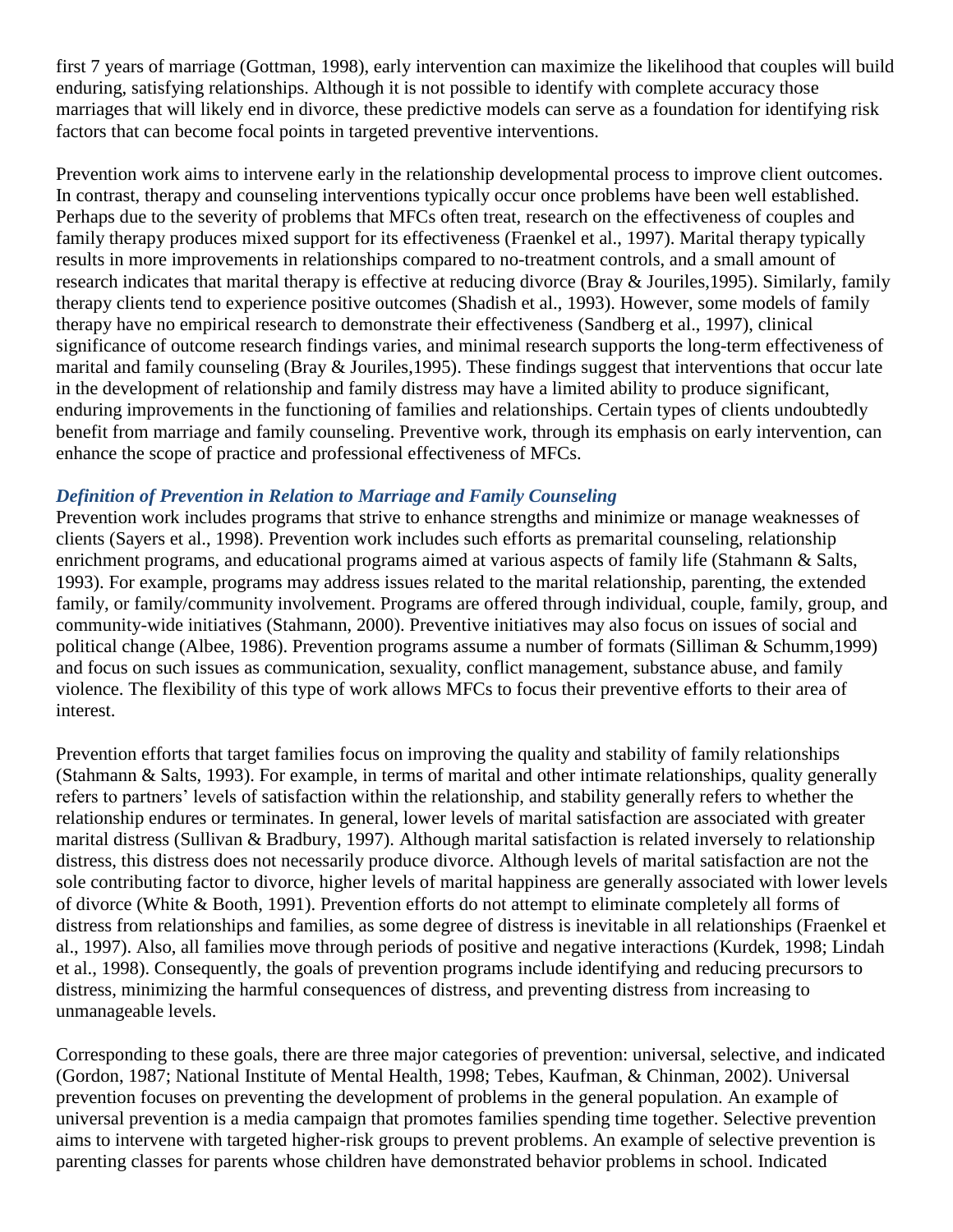prevention focuses on minimizing the harmful impact of serious problems in the early stages of their development. Many MFCs already function unofficially in indicated prevention roles, although clearly remedial in focus. Counseling clients with moderate to severe problems is similar to indicated prevention. As such, MFCs help clients to prevent existing problems from further deterioration. For example, a counselor helps a couple whose marriage is ending in divorce minimize the harmful consequences for their children. MFCs' efforts often strive to enhance their clients' strengths to prevent relapses. In addition, training clients in skills (e.g., communication skills, conflict management skills, and stress management techniques) is a form of prevention. Within this framework, prevention activities vary across the level of intervention. MFCs can employ preventive strategies appropriate to the level of intended prevention for a particular issue. Increased attention to universal and selective prevention efforts presents the most significant opportunities for MFCs to expand their practices. Thus, the various levels of prevention work can occur at appropriate stages of the development of relationship and/or family distress.

### **MARRIAGE AND FAMILY COUNSELORS' ROLE IN PREVENTION**

Although prevention efforts are undertaken already by a number of other professionals, MFCs can make a unique contribution to prevention work with couples and families based on their theoretical framework and professional experience. Many MFCs operate using a family systems theory framework (Becvar & Becvar, 2000; Nichols & Schwartz, 1998), and this framework readily applies to prevention work with families. In family systems theory, the health of the family system influences the health of the individuals within that system and vice versa. Family systems theory also operates on the premise of circular causality, the notion that individual and relationship problems arise through relational processes (Becvar & Becvar, 2000). This premise verifies the importance of preventive interventions aimed at enhancing the family environment and relationship health. Family systems theory and family-focused prevention work are consistent with one another through their underlying theoretical assumptions. The family systems theoretical orientation of MFCs provides a unique framework through which MFCs can approach developmental prevention work. The systemic framework allows MFCs to understand the contextual, developmental influences on family dynamics (i.e., social problems, career, extended family, etc.; Becvar & Becvar, 2000). This perspective is particularly relevant for prevention work as it provides a more thorough understanding of the contextual factors that may influence the effectiveness of prevention programs. MFCs also understand the dynamics of working with families together, which allows for efficient delivery of programs that intervene with the family as a unit.

In addition to the theoretical framework from which MFCs practice, the training and experience of MFCs include knowledge and skills that readily translate to prevention work. Basic counseling skills are invaluable to prevention work. Also, MFCs demonstrate knowledge related to family dynamics, relationship functioning, and social and contextual issues that influence family life. This knowledge base allows MFCs to incorporate relevant topics into prevention programs.

Based on their theoretical framework, training, experience, and skills, MFCs can provide a unique perspective to developmental family life prevention. Because MFCs often work with clients who experience rather severe problems (Doherty & Simmons, 1996), counselors have an extensive understanding of the development of relationship problems. MFCs have witnessed firsthand the harmful consequences of certain maladaptive relationship behaviors and attitudes, and therefore they can verify the importance of positive family interactions. In addition, MFCs develop extensive experience in identifying minor problems that have severe consequences. In identifying these points of possible early preventive intervention, seemingly minor changes can have immeasurable positive consequences for families (O'Connell, 1998). Therefore, MFCs possess a wealth of knowledge and experience related to the development and prevention of relationship and family distress.

#### **PRACTICAL CONSIDERATIONS**

Prevention work offers an opportunity for MFCs to expand their practice within the mental health field. Prior to engaging in preventive work, MFCs should also consider the following issues: (a) barriers to effective prevention work, (b) the role of collaboration with other professionals, (c) ethical considerations related to prevention work, and (d) opportunities in the practice, theory, and research of prevention.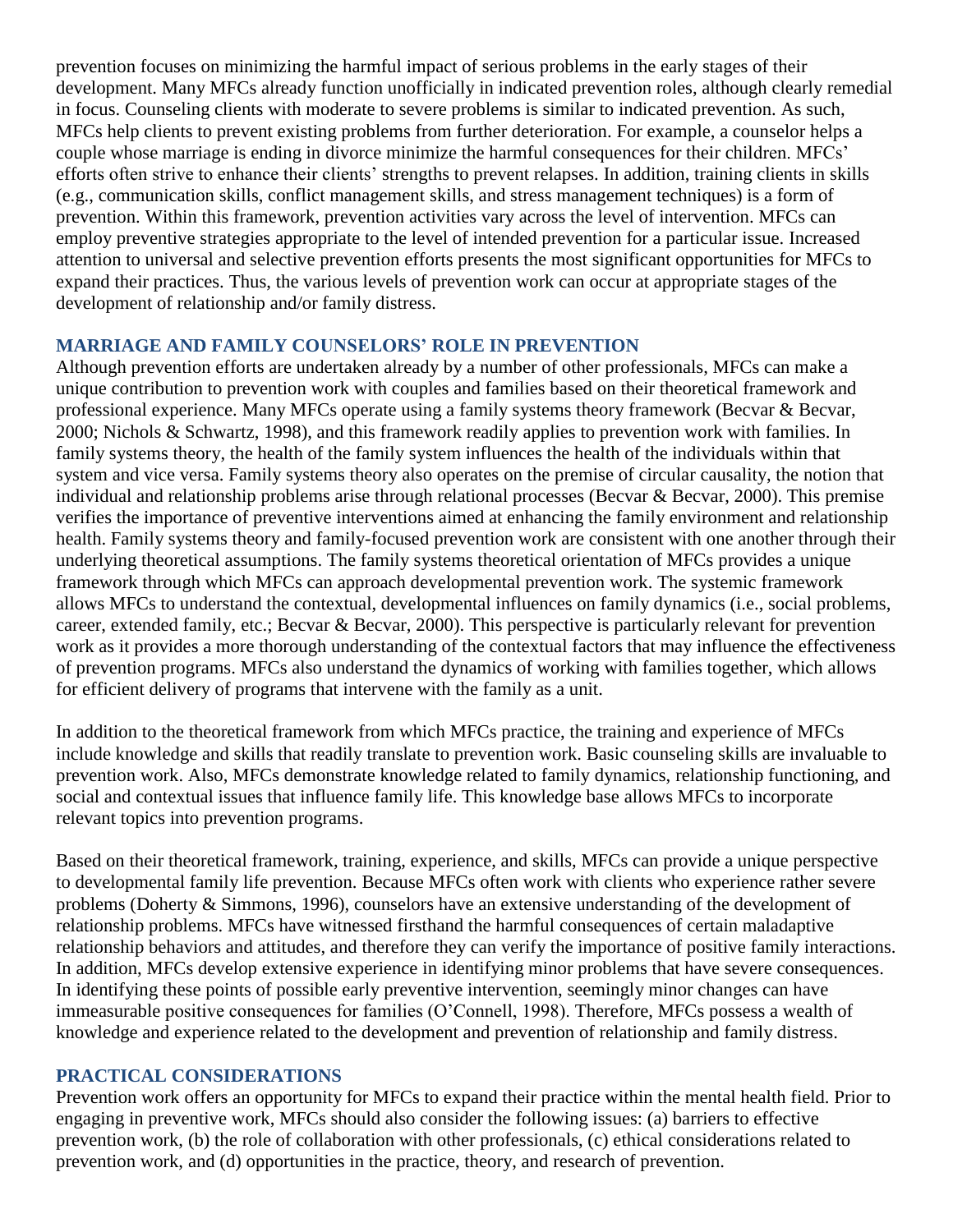### *Barriers to Effective Prevention Work*

Although opportunities exist for MFCs to become involved in prevention work, practitioners should be prepared for numerous potential barriers to effective prevention work, including (a) a lack of adequate training in prevention modalities, (b) economic barriers, and (c) cultural and family attitudes that do not support preventive initiatives.

## *Lack of Adequate Training in Prevention Modalities*

Many counseling professionals are not prepared to become involved in prevention work through their professional training. Generally, although prevention is a core value of the counseling profession, training programs have not focused on prevention work (Kleist & White, 1997). Although many educators of MFCs support the value of prevention, the lack of emphasis on training practitioners to function in preventive capacities has contributed to a discrepancy between the values and practice of the profession (Kiselica, 2001; Kiselica & Look, 1993; Kleist, 1996; Kleist & White, 1997). In order for MFCs to obtain adequate training in prevention work, graduate and postgraduate training programs may include didactic and experiential opportunities for their students to learn about general principles of prevention work as well as to receive training in specific prevention programs. In addition, a number of existing prevention programs offer training workshops for professionals who are interested in incorporating specific programs into their practice. For example, the developers of one widely researched program, the Prevention and Relationship Enhancement Program (PREP; Markman, Floyd, Stanley, & Lewis, 1986), offer a number of training opportunities (see [http://www.prepinc.com\)](http://www.prepinc.com/). A listing of numerous other relationship distress prevention program training opportunities can be found at the Smart Marriages Web site (see [http://](http://www.smartmarriage/) www. smartmarriag[es.com\)](http://s.com/).

#### *Economic Barriers*

Despite some recent advances, a general lack of funding exists for family-related prevention programs (Fraenkel et al., 1997). Both private organizations and government agencies seem hesitant to fund prevention programs that are not backed by empirical research. Although a number of existing programs have been subject to empirical scientific inquiry (e.g., the PREP program; Renick & Blumberg, 1992), more methodologically sound research is needed to demonstrate the effectiveness of prevention programs to funding agencies. Despite the lack of funding, prevention work tends to be time-and cost-effective (Fincham & Bradbury, 1990). From an economic standpoint, preventive efforts may reduce the costs of treating couples in the long term (Fincham & Bradbury, 1990). Thus, MFCs should advocate for funding sources to support prevention work. This advocacy should include efforts aimed at informing representatives of managed care organizations of the benefits of including prevention programs into the continuum of care for which they provide reimbursement.

Prevention programs are typically less expensive than therapy, particularly when they occur in group settings (Hoopes et al., 1984), which may render prevention programs more affordable for clients to pay providers directly without the involvement of managed care. One course of treatment in couples therapy is estimated to cost approximately \$600 to \$1,000 on average per couple (based on approximately 10 sessions per course of treatment), and more than one course of therapy is often necessary to produce a satisfying, durable marriage (Bray & Jouriles, 1995). In contrast, consider a 10- session prevention program that involves 10 couples, with each couple paying \$100 for the entire program. The provider earns the same amount of money in the same amount of time, costing each couple less money overall and reaching a larger number of clients at once.

#### *Cultural and Family Attitudes That Do Not Support Preventive Initiatives*

Finally, cultural and family attitudes may prevent families from participating in prevention programs. Prevailing cultural attitudes devalue the importance of prevention (Fraenkel et al., 1997). Couples and families may view family matters as private concerns, which may render them less likely to seek preventive help (Fincham  $\&$ Bradbury, 1990). Also, couples and families may be especially unlikely to seek out assistance when they do not perceive themselves to be experiencing problems. Thus, couples and families who are in the early stages of distress may be particularly unlikely to participate in prevention programs. However, participation in prevention programs may actually decrease the stigma of receiving professional help at a later time (Hoopes et al., 1984; Stanley, 2001). Therefore, MFCs may need to educate their clients and communities about the benefits of a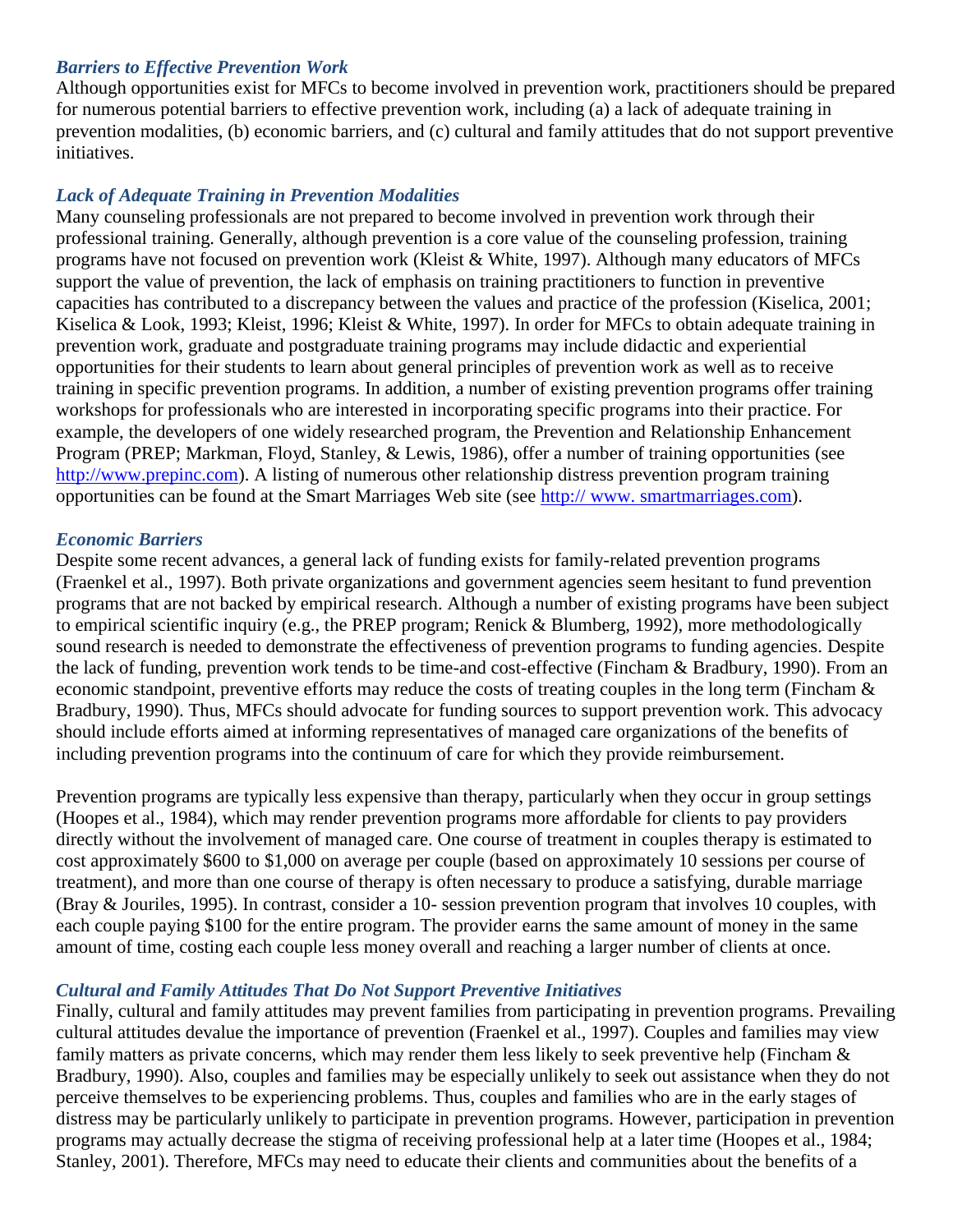preventive approach to their relationships. Considering the potential barriers addressed in this section, MFCs can enhance the success of their prevention work through collaboration with other professionals.

## *Collaborating With Other Professionals*

MFCs can collaborate with other prevention professionals to produce the most beneficial preventive efforts (Albee, 1995). Counselors need not undertake prevention work in isolation, and they can become involved in a number of preexisting programs. Each subset of family professionals can make a unique contribution to the overall effort. MFCs are able to link with other professionals whose functions are complementary to the counseling profession. For example, MFCs can collaborate with family policy makers to establish family policies that are amenable to preventive efforts (Sporakowski, 1992; Tiesel & Olsen, 1992). Policies that would enhance prevention work could include increased funding for family-focused prevention programs and the provision of incentives for families to participate in prevention programs. A number of such policies already exist in several states across the country (Gardiner, Fishman, Nikolov, Laud, & Glosser, 2002). As new policies are introduced in states and communities across the country, MFCs can lend their support to programs and policy makers that support family promotion.

In addition, there has been a call for increased advocacy in the mental health fields (Kiselica & Robinson, 2001; Myers, Sweeney, & White, 2002), and MFCs can collaborate with other professionals to increase advocacy efforts for prevention. In addition, MFCs can also play a role in training other prevention professionals in understanding the dynamics of families and relationships (Williams, 1992). Currently, prevention work training programs are in existence in fields such as public health and education (Perry, Albee, Bloom, & Gullotta, 1996), and MFCs can contribute to the focus on family issues in these programs. Finally, educators and supervisors of MFCs can incorporate a focus on prevention in the training of emerging counselors (Tebes et al., 2002). All practice in the field of prevention work, including collaboration with other professionals, should be informed by relevant ethical guidelines.

## *Ethical Considerations*

MFCs should conduct prevention work in an ethically responsible manner (Bond & Albee, 1990). Three major ethical considerations related to prevention work include (a) values, (b) competency, and (c) dual relationships. Prevention programs must be sensitive to the values of the diverse populations served (Arcus & Daniels, 1993; Fincham & Bradbury, 1990). Practitioners must use caution in assessing the health of relationships according to their own assumptions about family health (Larson & Holman, 1994). MFCs who undertake prevention work should be respectful of diverse family forms (e.g., single-parent households, parents who are gay or lesbian, and grandparents raising their grandchildren) and should consider contextual factors that influence family relationships. The goals of prevention programs should not be limited by a single, rigid definition of family health. Participation in prevention programs should be voluntary (Stahmann, 2000), and practitioners should develop an understanding of the limitations of existing practices in prevention work. The imperative for MFCs to be respectful of client values (American Counseling Association, 1997; International Association of Marriage and Family Counselors, 2002) is equally relevant in prevention work.

MFCs should also consider the types of prevention work for which they are most qualified and should ensure that they are competent to move into prevention work (American Counseling Association, 1997; International Association of Marriage and Family Counselors, 2002). Prevention programs may not be suitable for clients who have severe problems (Senediak, 1990), and practitioners should avoid providing services without considering the unique needs of clients. MFCs must demonstrate competence to work with clients who enter prevention programs. Supervision, training, and consultation can help MFCs develop the competency to do prevention work.

Finally, MFCs should carefully consider whether involvement with clients in both prevention and counseling capacities constitutes an unethical dual relationship (American Counseling Association, 1997; International Association of Marriage and Family Counselors, 2002). An example of a dual relationship that may arise for MFCs who undertake prevention work is a counseling client who wishes to become a participant in a group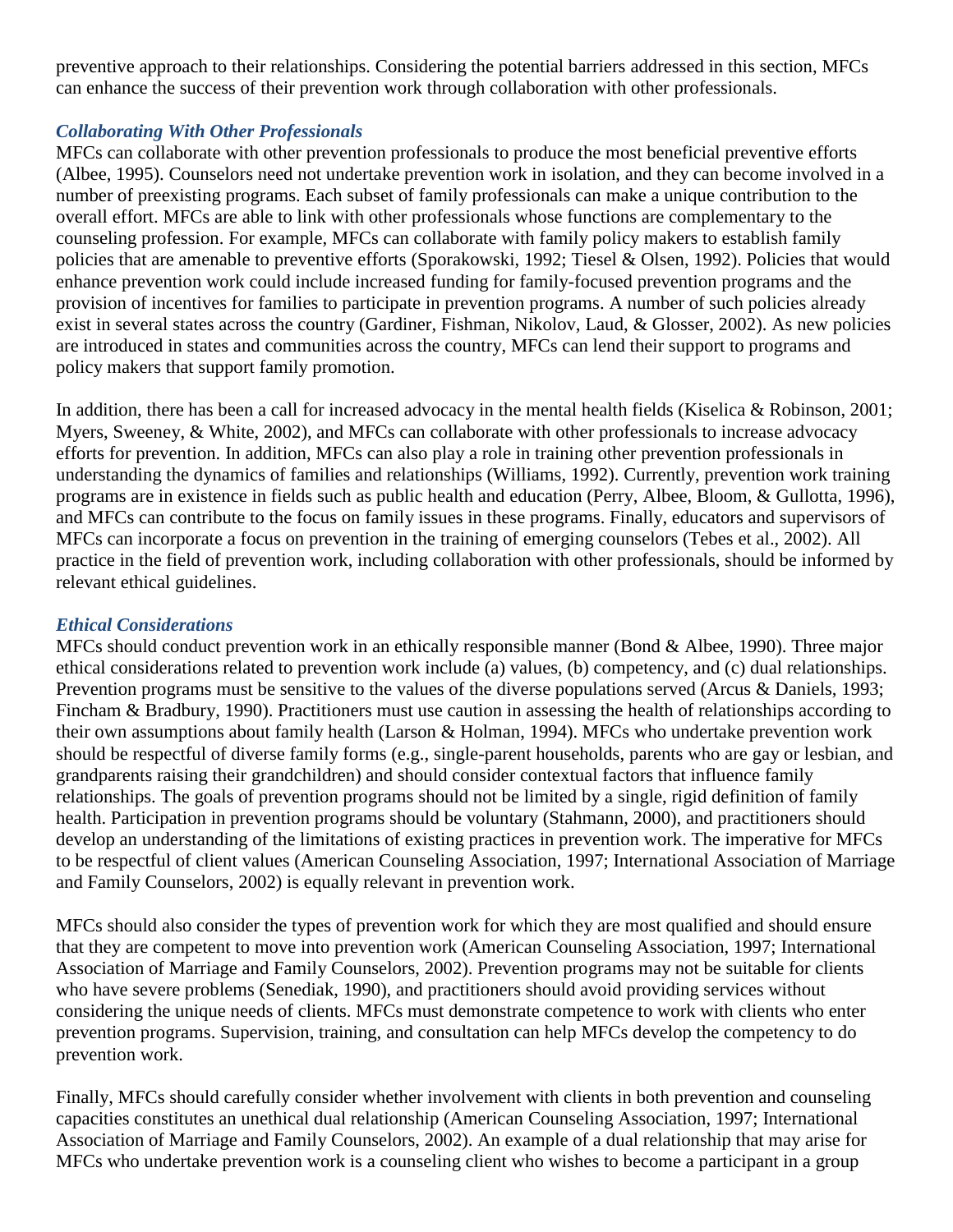prevention program run by the same counselor. In this situation, the counselor should be aware of issues of client confidentiality regarding information learned about the client during counseling sessions. If an unethical dual relationship becomes a possibility, appropriate referrals should be made for the client to receive counseling or prevention services elsewhere (Gladding, Remley, & Huber, 2001). Overall, the ethical fundamentals of counseling practice correspond with the ethical imperatives of prevention work.

## *Opportunities in Prevention Work*

MFCs can inform practice, theory, and research related to preventive interventions. This section contains suggestions for MFCs who wish to incorporate preventive interventions into their practices. On many levels, MFCs can become involved in the practice of prevention work with families. Counselors may expand their practices to include such services as premarital counseling, relationship education to children and adolescents, or programs in the community. Counselors can design and implement programs based on their clinical knowledge and professional experience. Currently, a need exists for more prevention programs that are targeted to specific at-risk populations, such as couples at risk for domestic violence and families with adolescents who are at risk for substance use (Bradbury, Cohan, & Karney, 1998; Christensen & Heavey, 1999; Stahmann & Salts, 1993; Sullivan & Bradbury, 1997). Program design should occur in a systematic, organized manner (Hoopes et al., 1984), and MFCs can seek out opportunities to promote prevention programs for families and couples within the community. Prevention efforts may occur in a wide range of settings, including community agencies, schools, religious organizations, and private practice. MFCs can also focus on prevention in their work with individual families in counseling.

In addition to practical experience, the systemic framework of marriage and family counseling can inform the theoretical development of prevention programs for families. Some prevention programs lack a theoretical framework (Senediak,1990; Silliman & Schumm, 2000), and family systems theory can inform the development and implementation of prevention programs. Viewing prevention efforts within a systemic context allows practitioners to move away from blaming individuals or families for the problems they encounter. This shift allows for a more context-sensitive approach to developmental family-focused prevention. As described earlier, multiple factors influence the development of family and relationship problems (Holman et al., 2001). Expanding the scope of prevention to include multiple systemic contexts allows prevention workers to develop a more accurate representation of the goals of their program.

Beyond opportunities for MFCs to be involved in the practice and theoretical development of prevention programs, practitioners may contribute to the growing body of research on family-focused prevention. Research on the effectiveness of prevention programs is limited, and there is a need for more methodologically sound studies to examine how and why prevention programs can be effective. Existing research demonstrates that prevention programs are effective at producing positive outcomes for families in the short-term (Christensen & Heavey, 1999; Fraenkel et al., 1997), although research into the long-term effectiveness is limited (Bray & Jouriles, 1995). Increased research is needed to help increase public attention to the need for prevention. MFCs can become involved in prevention research in all stages of the process: assessing the needs of a population, designing appropriate interventions, and evaluating the effectiveness and the generalizability of specific components of prevention programs. In particular, research is needed to determine the stage of relationship development during which preventive intervention is most effective.

MFCs should ensure that research on prevention programs follows sound methodological practice. Christensen and Heavey (1999) recommended that researchers assess both relationship and individual outcomes, conduct adequate follow-up investigations, and include diverse populations in research. Sayers et al. (1998) added that prevention research should incorporate control groups, random assignment, and longitudinal research. In addition to quantitative methodologies, the use of qualitative methodologies— such as ethnographic research (Newfield, Sells, Smith, Newfield, & Newfield, 1996), grounded theory research (Rafuls & Moon, 1996), and focus group research (Piercy & Nickerson, 1996)—can provide rich information to enhance the quality of prevention research (Sells, Smith, & Sprenkle, 1995). More research is needed to determine the effects of prevention programs for specific populations (Stanley, 2001). As recent government legislation has provided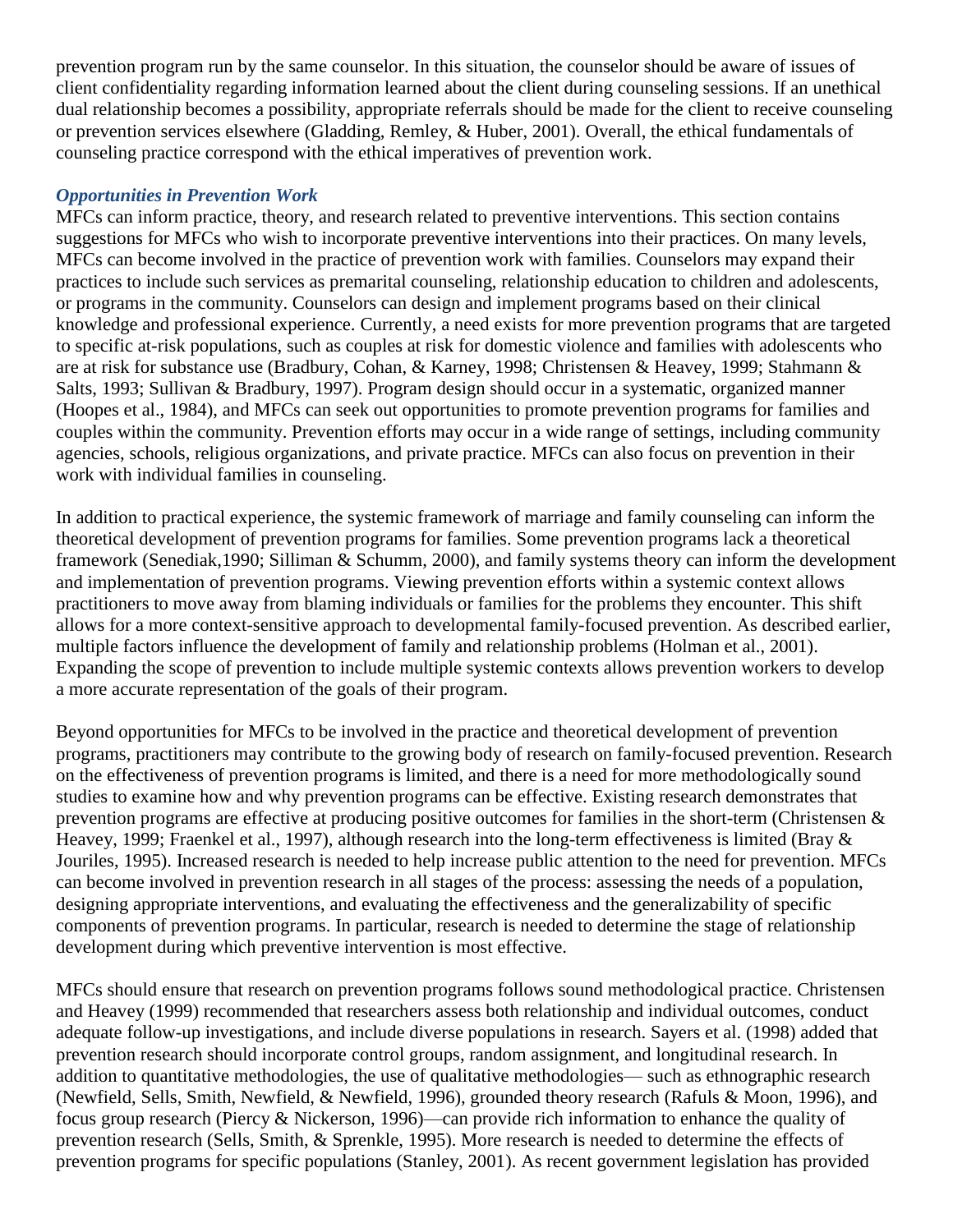federal funding for prevention and enrichment programs that target family life (Cassidy, 2003), opportunities will increase for MFCs to become involved in the practice, theory, and research of prevention work.

# **CONCLUSION**

The involvement of MFCs in prevention work benefits families, society, the professional community, and the counselors themselves. Through expanding opportunities to promote client growth and development, preventive interventions can minimize the costs of major psychological and relational problems for individuals, couples, and families. In addition, prevention work affords a way to expand counselors' realm of practice within the existing managed care economic climate. Increasing MFCs' networks with other professionals through prevention work can expand referral bases and increase the presence of the profession within the current mental health community. Prevention work allows MFCs to diversify their services in a manner that serves clients in a cost- and time-effective manner. Existing research on the development of relationship and family distress validates the need for early intervention with couples and families, and MFCs can play an important role in expanding the practice of developmental prevention work that enhances family relationships. Overall, MFCs have a professional responsibility to undertake prevention work.

### **REFERENCES**

Albee, G. W. (1986). Toward a just society: Lessons from observations on the primary prevention of psychopathology. *American Psychologist*, *41*, 891- 898.

Albee, G. W. (1990). The futility of psychotherapy. *Journal of Mind and Behavior*, *11*, 369-384.

Albee, G. W. (1995). Counselling and primary prevention. *Counselling Psychology Quarterly*, *8*, 205-211. Albee, G. W. (1999). Prevention, not treatment, is the only hope. *Counselling Psychology Quarterly*, *12*, 133- 146.

American Counseling Association. (1997). *American Counseling Association code of ethics and standards of practice*. Washington, DC: Author. Arcus, M. E., & Daniels, L. B. (1993). Values and family life education. In M. E. Arcus, J. D. Schvaneveldt, & J. J. Moss (Eds.), *Handbook of family life education, Volume 1*(pp. 77-105). Newbury Park, CA: Sage.

Becvar, D. S., & Becvar, R. J. (2000). *Family therapy: A systemic integration*. Boston: Allyn & Bacon. Bond, L. A., & Albee, G. W. (1990). Training preventionists in the ethical implications of their actions. *Prevention in Human Services*, *8*,111-126.

Bradbury, T. N., Cohan, C. L., & Karney, B. P. (1998).In T. N. Bradbury (Ed.), *The developmental course of marital dysfunction* (pp. 279-311). New York: Cambridge University Press.

Bray, J. H., & Jouriles, E. N. (1995). Treatment of marital conflict and prevention of divorce. *Journal of Marital and Family Therapy*, *21*, 461-473.

Bredehoft, D. J. (2001). The framework for lifespan family life education revisited and revised. *The Family Journal: Counseling and Therapy for Couples and Families*, *9*, 134-139.

Cassidy, D. (2003, March). Up to \$300 million in grant money available to promote healthy marriages; CFLEs in position to provide needed services. *National Council on Family Relations Report*, pp. 7-9.

Christensen, A., & Heavey, C. L. (1999). Interventions for couples. *Annual Review of Psychology*, *50*, 165-190. Doherty, W. J., & Simmons, D. S. (1996). Clinical practice patterns of marriage and family therapists: A national survey of therapists and their clients. *Journal of Marital and Family Therapy*, *22*, 9-25.

Fincham, F. D., & Bradbury, T. N. (1990). Preventing marital dysfunction: Review and analysis. In F. D.

Fincham & T. N. Bradbury (Eds.), *The psychology of marriage: Basic issues and applications* (pp. 375-401). New York: Guilford.

Florida Statutes, Sections 741.0305 and 741.04. (1998). *The Marriage Preparation and Preservation Act of 1998*. Retrieved December 3, 2002, from

<http://www.flsenate.gov/Statutes/index.cfm?mode=View%20Statutes&>

SubMenu=1&App\_mode=Display\_Statute&Search\_String =&URL= CH0741/SEC04.HTM

Fraenkel, P., Markman, H., & Stanley, S. (1997). The prevention approach to relationship problems. *Sexual and Marital Therapy*, *12*, 249-258.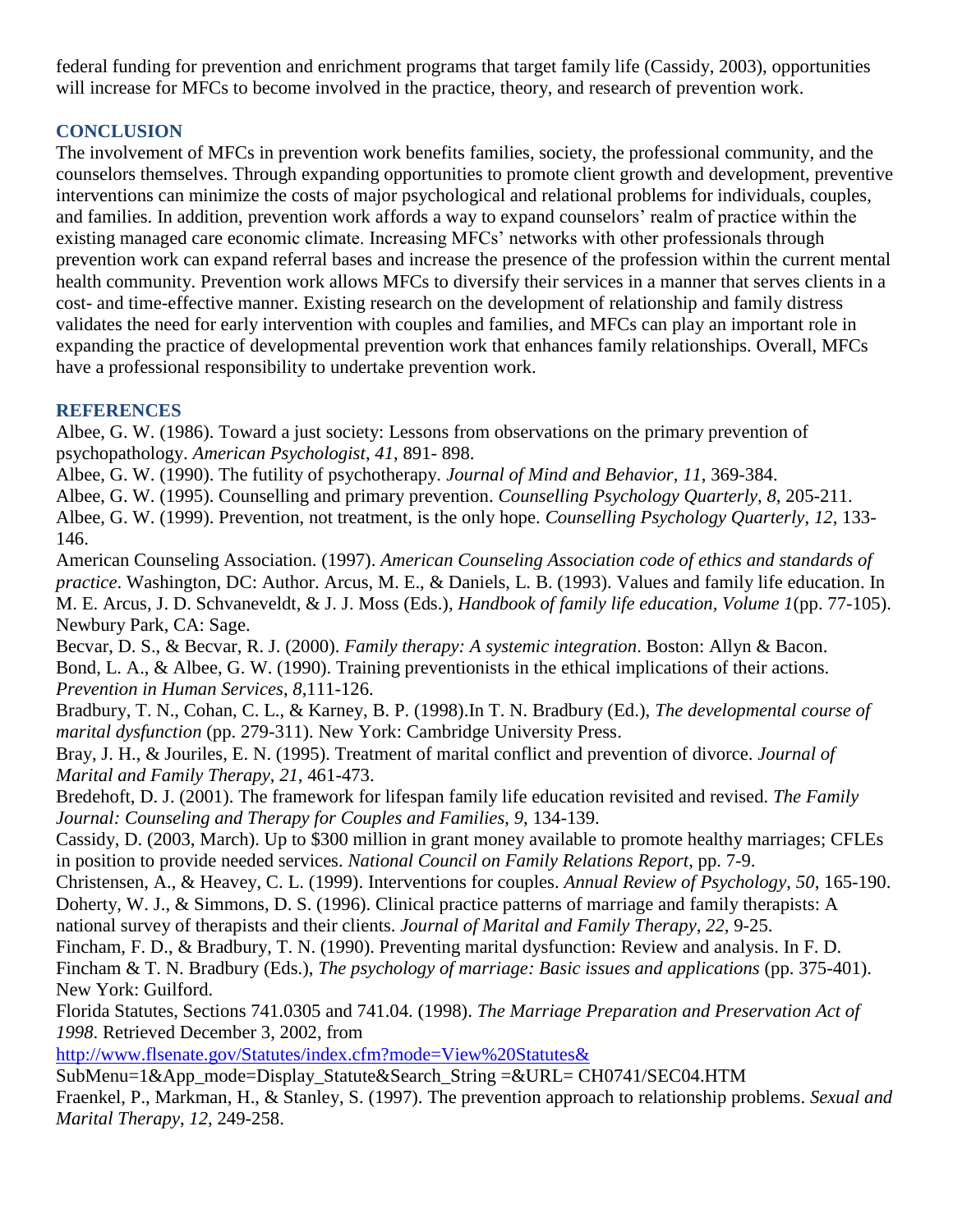Gardiner, K., Fishman, M., Nikolov, P., Laud, S., & Glosser, A. (2002). *State policies to promote marriage*. Washington, DC: U.S. Department of Health and Human Services. Retrieved May 12, 2003, from [http://aspe.](http://aspe.hhs.gov/hsp/hspparent.htm) hhs.gov/hsp/hspparent.htm

Gladding, S. T., Remley, T. P., & Huber, C. H. (2001). *Ethical, legal, and professional issues in the practice of marriage and family therapy*. Upper Saddle River, NJ: Merrill Prentice Hall.

Gordon, R. (1987). An operational classification of disease prevention. In J. Steinberg & M. Silverman (Eds.), *Preventing mental disorders: A research perspective* (DHHS Publication No. ADM 87-1492, pp. 20- 26). Rockville, MD: Alcohol, Drug Abuse, and Mental Health Administration.

Gottman, J. M. (1998). On the etiology of marital decay and its consequences: Comments from a clinical psychologist. In T. N. Bradbury (Ed.), *The developmental course of marital dysfunction* (pp. 423-426). New York: Cambridge University Press.

Holman, T. B., Birch, P. J., Carroll, J. S., Doxey, C., Larson, J. H., & Linford, S. T. (2001). *Premarital predication of marital quality or breakup: Research, theory, and practice*. New York: Kluwer Academic/Plenum.

Hoopes, M. H., Fisher, B. L., & Barlow, S. H. (1984.) *Structured family facilitation programs*. Rockville, MD: Aspen Systems Corporation.

International Association of Marriage and Family Counselors. (2002). *Ethical codes*. Retrieved February 10, 2003, from http://www.iamfc.org/ ethicalcodes.html

Kiselica, M. S. (2001). Overcoming barriers to the practice of primary prevention: An agenda for the mental health professions. *Prevention & Treatment*, *4*. Retrieved July 11, 2003, from [http://80-journals.apa.org](http://80-journals.apa.org/) Kiselica, M. S., & Look, C. T. (1993). Mental health counseling and prevention: Disparity between philosophy

and practice? *Journal of Mental Health Counseling*, *15*, 3-14.

Kiselica, M. S., & Robinson, M. (2001). Bringing advocacy counseling to life: The history, issues, and human dramas of social justice work in counseling. *Journal of Counseling and Development*, *79*, 387-397.

Kleist, D. M. (1996). Counselor educators' explanations for a disparity between a philosophy of prevention in mental health and prevention training and practice in counselor education. *Dissertation Abstracts International*, *57*(2-A), 588. (UMI No. 9620264)

Kleist, D. M., & White, L. J. (1997). The values of counseling: A disparity between a philosophy of prevention in counseling and counselor practice and training. *Counseling and Values*, *41*, 128-140.

Kurdek, L. A. (1998). Developmental changes in marital satisfaction: A 6- year prospective longitudinal study of newlywed couples. In T. N. Bradbury (Ed.), *The developmental course of marital dysfunction* (pp. 180-204). New York: Cambridge University Press.

Larson, J. H., & Holman, T. B. (1994). Premarital predictors of marital quality and stability. *Family Relations*, *43*, 228-238.

Lindah, L., Clements, M, & Markman, H. (1998). The development of marriage: A 9-year perspective. In T. N. Bradbury (Ed.), *The developmental course of marital dysfunction* (pp. 205-236). New York: Cambridge University Press.

Markman, H. J., Floyd, F., Stanley, S., & Lewis, H. (1986). Prevention. In N. Jacobson & A. Gurman (Eds.), *Clinical handbook of marital therapy* (pp. 174-194). New York: Guilford.

Murray, C. E. (2004). *An empirical investigation of the relative importance of client characteristics and topics in premarital counseling*. Unpublished doctoral dissertation, University of Florida, Gainesville.

Myers, J. E., Sweeney, T. J., & White, V. E. (2002). Advocacy for counseling and counselors: A professional imperative. *Journal of Counseling and Development*, *80*, 394-402.

National Institute of Mental Health. (1998). *Priorities for prevention research at the National Institute of Mental Health: A report by the National Advisory Mental Health Council* (NIH Publication No. 96- 4093). Bethesda, MD: National Institutes of Health.

Newfield, N., Sells, S. P., Smith, T. E., Newfield, S., & Newfield, F. (1996). Ethnographic research methods: Creating a clinical science of the humanities. In D. H. Sprenkle & S. M. Moon (Eds.), *Research methods in family therapy* (pp. 25-63). New York: Guilford.

Nichols, M. P., & Schwartz, R. C. (1998). *Family therapy: Concepts and methods*. Boston: Allyn & Bacon. O'Connell, B. (1998). *Solution -focused therapy*. London: Sage.